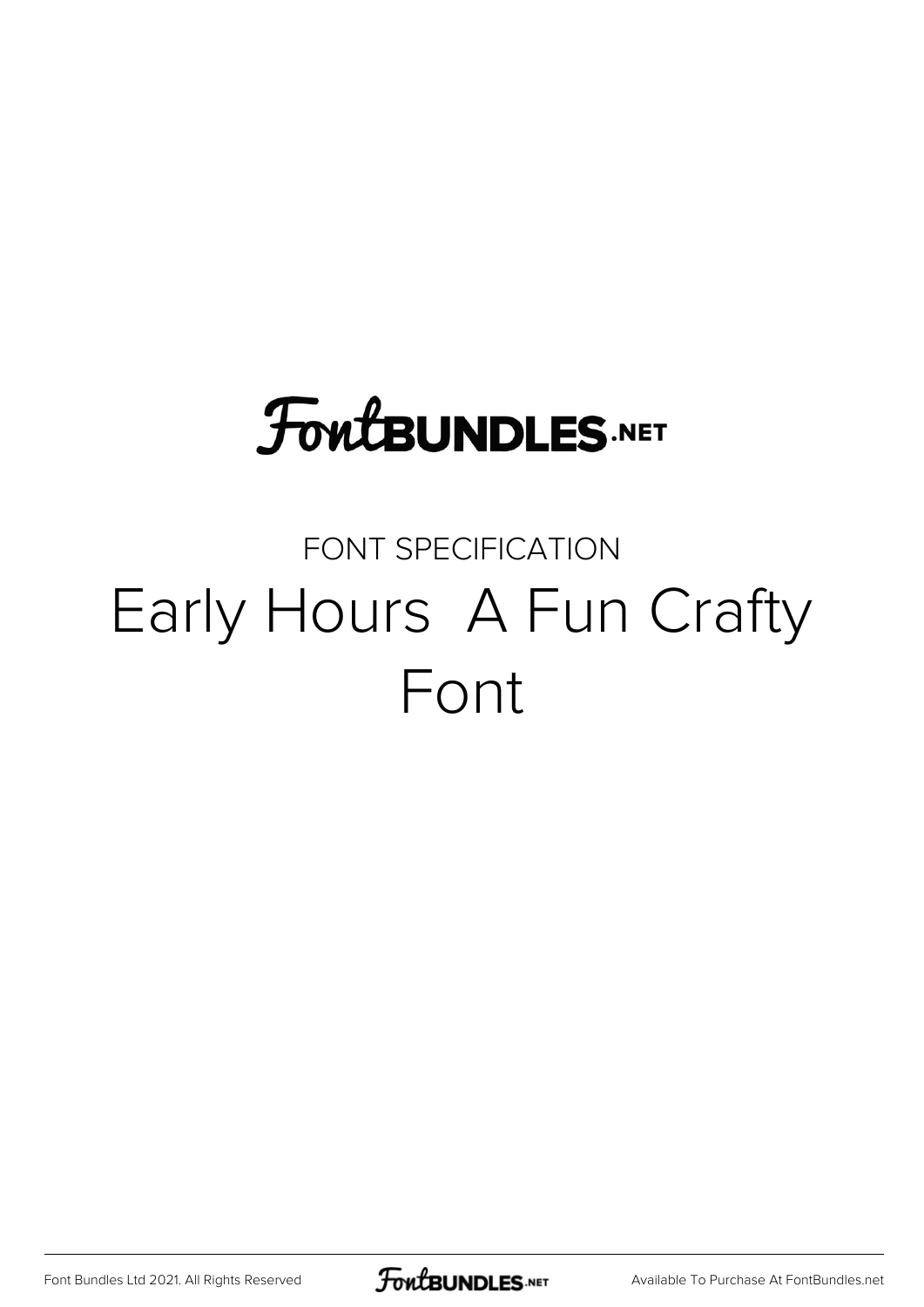#### Early Hours - Regular

**Uppercase Characters** 

## ABCDCFAHTIKINNAP OBSTUVWX97

Lowercase Characters

### $a b c d e f g h i j \mu (m n e p e r g f u v \omega$  $x_{0}$

**Numbers** 

#### 0122456789

Punctuation and Symbols



All Other Glyphs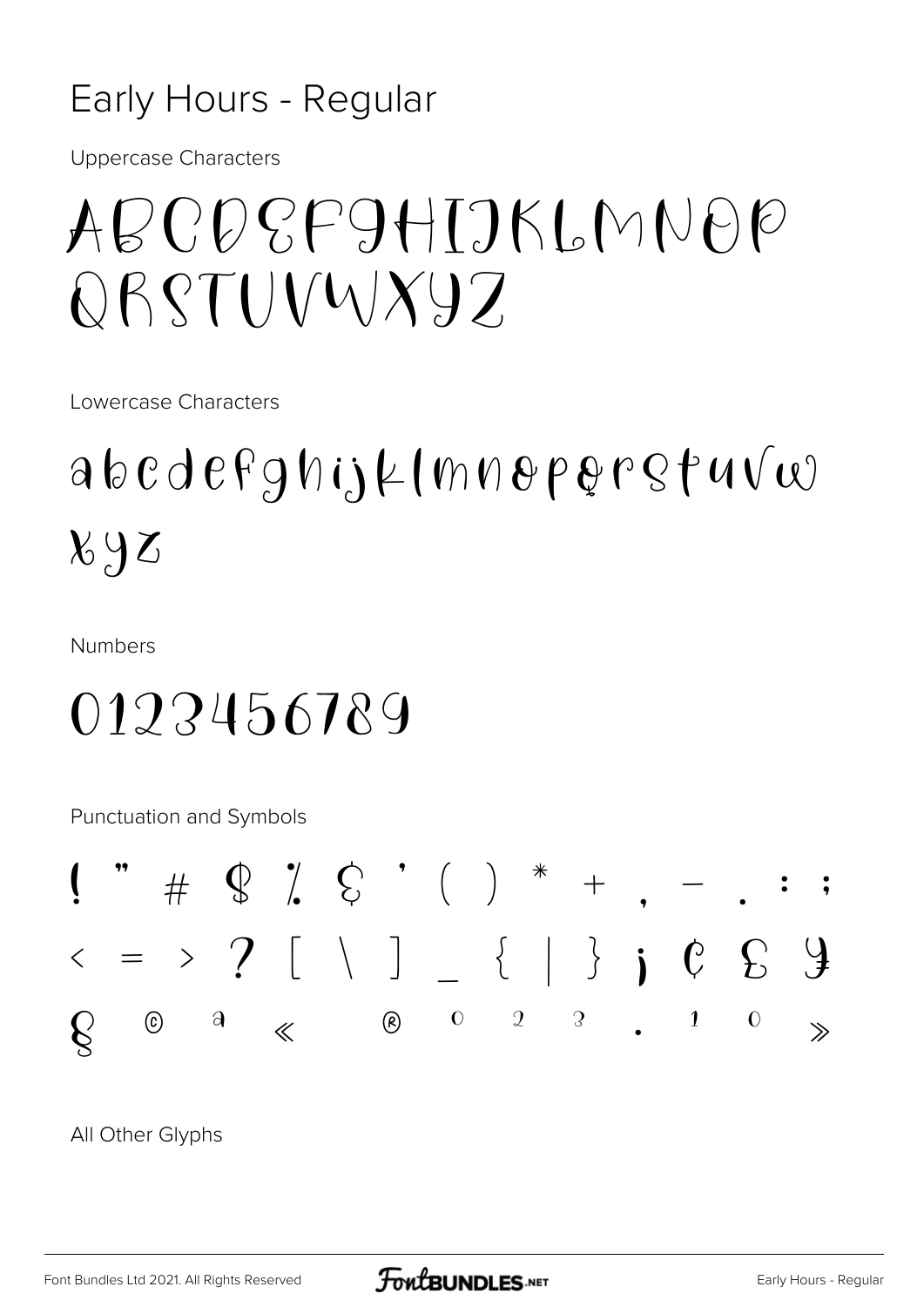# À Á Â Ã Ä Å Æ Ç È É Ê Ë Ì Í Î Ï Ñ Ò Ó Ô Õ Ö × Ø Ù Ú Û  $\ddot{U}$   $\dot{Y}$   $\dot{B}$  à á á å å å  $\begin{array}{ccccccccccccccccccccc}\n\mathbf{c} & \mathbf{c} & \mathbf{c} & \mathbf{c} & \mathbf{c} & \mathbf{c} & \mathbf{c} & \mathbf{c} & \mathbf{c} & \mathbf{c} & \mathbf{c} & \mathbf{c} & \mathbf{c} & \mathbf{c} & \mathbf{c} & \mathbf{c} & \mathbf{c} & \mathbf{c} & \mathbf{c} & \mathbf{c} & \mathbf{c} & \mathbf{c} & \mathbf{c} & \mathbf{c} & \mathbf{c} & \mathbf{c} & \mathbf{c} & \mathbf{c} & \mathbf{c} & \mathbf{$ ï ñ ò ó ô õ ö ø ù  $\dot{u}$   $\ddot{u}$   $\ddot{y}$   $\ddot{y}$   $\ddot{y}$   $\ddot{c}$   $\dot{c}$   $\ddot{c}$   $\ddot{c}$